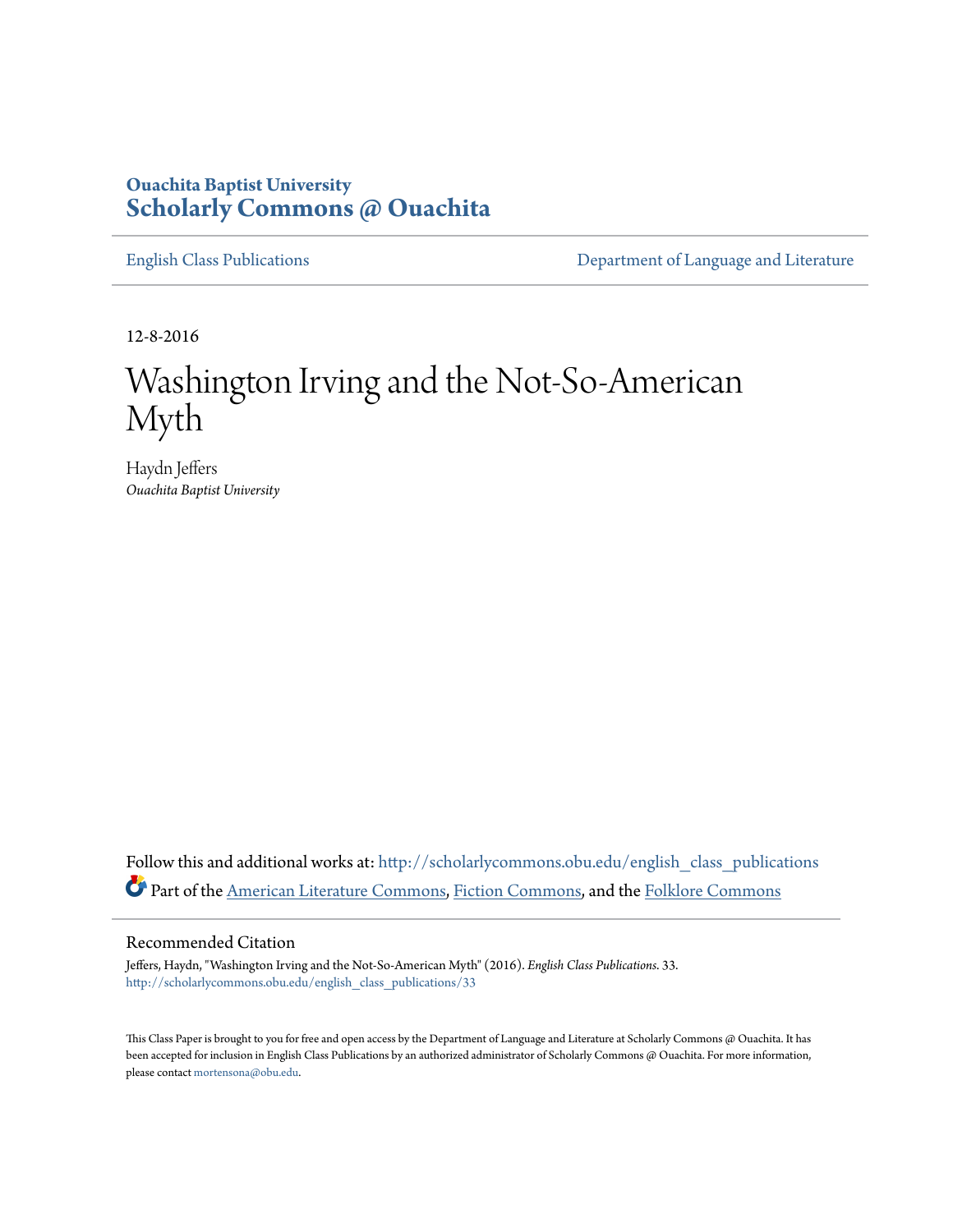Haydn Jeffers

Professor Pittman

American Lit. I

 $\overline{a}$ 

November 6, 2016

### Washington Irving and the Not-So-American Myth

Washington Irving has often been revered as the father of American literature, and, more specifically, the father of the American myth. He was one of the first American writers to make a real living off his writing, and as such was considered to be America's personal declarer of independence within the literary world. Having been viewed as so undoubtedly *American* in his writings, one might find interest in the fact that Irving drew very heavily on European sources in his inexplicable creation of this nation's fiction, as it appears "he was not all that at 'home' with American life" ("Background: Irving the 'Historian'"). Some of Irving's most famous works, in fact, are near retellings of popular European fairy tales, predominantly of German origin, that are interlaced with several other European influences. "Rip Van Winkle," for instance, finds strong inspirational roots in a German folktale entitled "Peter Klaus the Goatherd," as well as in the German retelling of Sleeping Beauty.<sup>1</sup> Both tales find their origins in even older lore, adding up to create longstanding legends that focus on a central motif. Irving furthered the fantastic legacy of such folklore with his own writing, thereby creating the American myth in the process.

Whether Irving intended to become the great father of American literature he is considered to be today is up to debate. It is certainly true that he sought to entertain his American audience along with his European audience, but it seems that he may have been mocking the newly formed nation rather than venerating it. This idea is especially prevalent in

 $1$  The original tale of Sleeping Beauty is French, written by Charles Perrault, but because Irving seems to have drawn his inspiration from the German version, this essay will refer to the tale as told by the Brothers Grimm.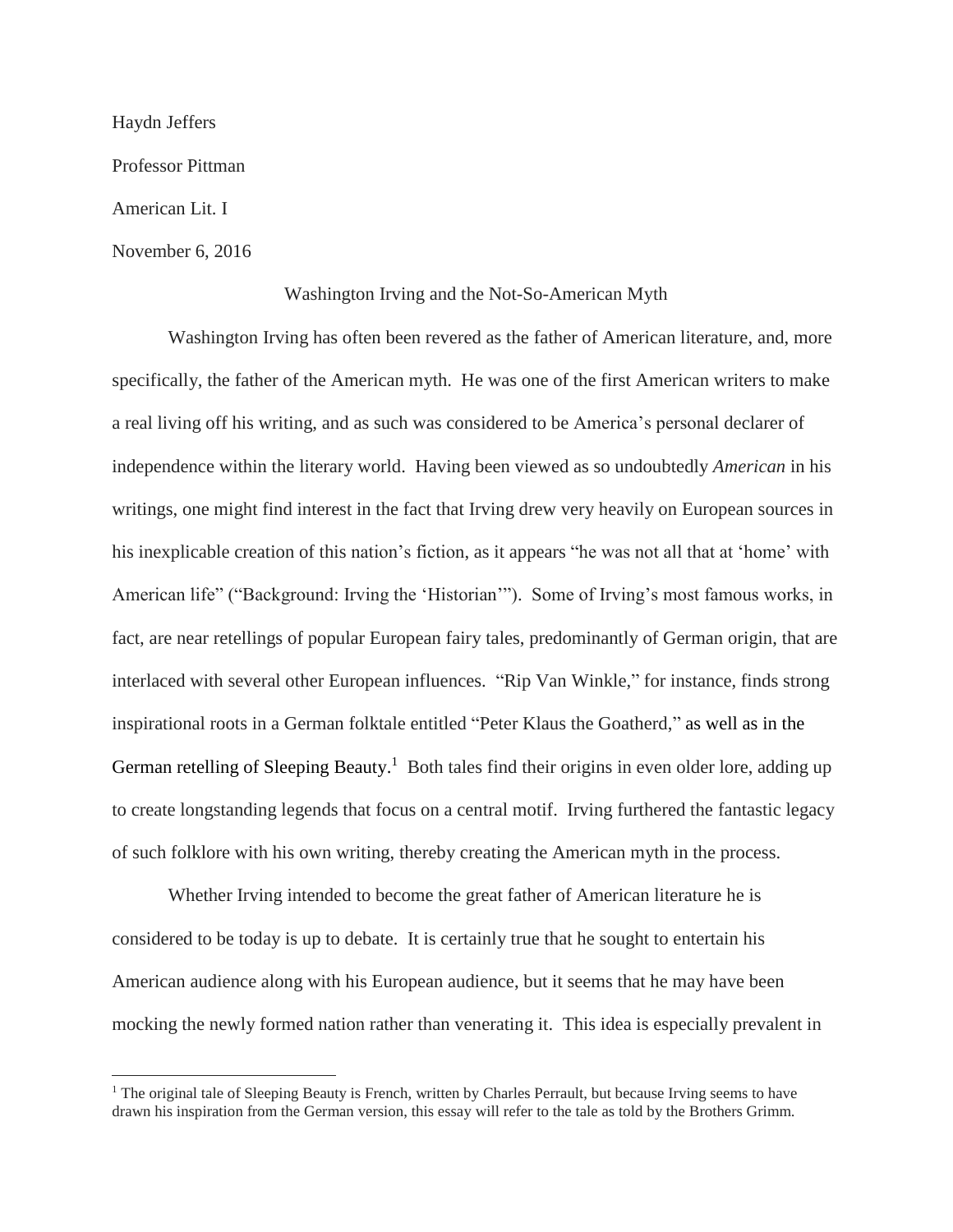"Rip Van Winkle," his most famous tale, which is interestingly renowned for its status as a wonderfully engaging and entertaining children's story. The fact that Irving was America's socalled declarer of literary independence is striking, considering that he seems to have held marginal disdain for budding American society, choosing the Old World over the New, and incorporating blatantly European themes into his writing. In Irving's eyes, America was only good for its "charms of nature" (Irving, "The Author's Account of Himself" 27).

Born in New York in 1783, Washington Irving—ironically named after the first president of the United States—did not always stay close to home, nor did he seem to hold his birthplace in very high regard. He even once referred to New York City as "the renowned and ancient city of Gotham" ("It Happened in History"). Upon first glance, this proclamation may not mean much to anyone, that is, until it is taken into account that the original town of Gotham, England was widely renowned for the unrelenting stupidity its residents. Having formed such a low opinion of American society, it seems rather fitting that Irving sought a more so-called *civilized* societal norm. While he did grow up in America and spend a good portion of his adult life there, he seemed to gravitate towards Europe, having spent two years abroad in his early twenties so as to overcome a case of tuberculosis (Reidhead 25). Upon his first return to New York, Irving began work on what he intended to be a parody of Samuel Lathem Mitchell's *The Picture of New-York*, creating a fictional narrator by the name of Diedrich Knickerbocker and entitling the work *A History of New-York from the Beginning of the World to the End of the Dutch Dynasty* (Reidhead 25). This was the first work that earned widespread literary acclaim for Irving, thereby solidifying his position as a satirical writer while simultaneously earning his spot among other well-known American authors of the time, such as James Fenimore Cooper and Samuel Goodrich. Irving's Dutch narrator was unique in the fact that he was advertised as being a real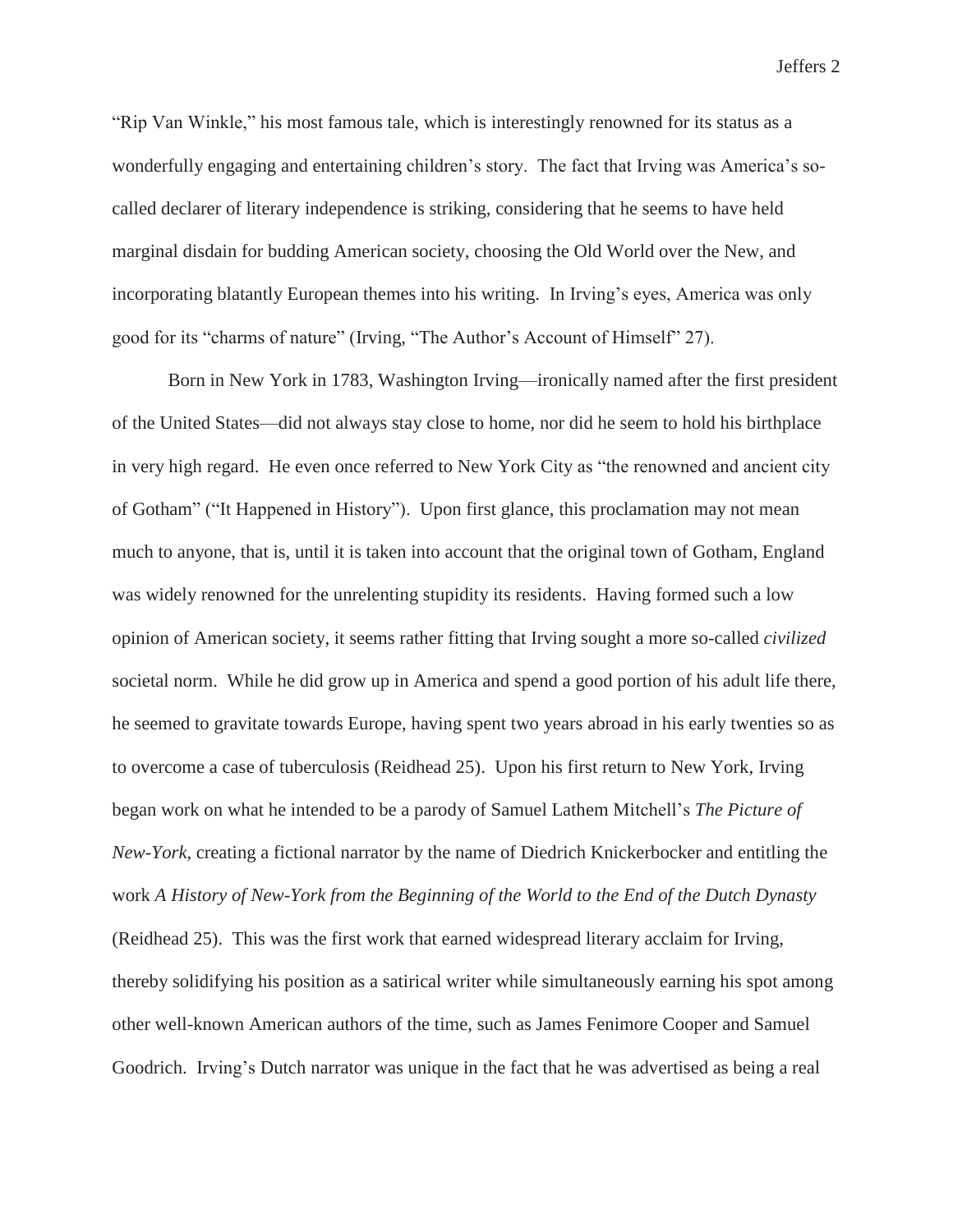person, when he was in all actuality a fictional being of Irving's own conception, brought to life in order to draw in and entertain readers with thinly veiled satire. Irving often targeted prominent people in his work, even satirizing President Thomas Jefferson as a Dutch governor named William the Testy (Reidhead 25).

It might seem rather peculiar that most of Irving's fictional characters, such as Knickerbocker and Rip Van Winkle, were Dutchmen who had settled in New York but who held onto their Dutch ways of life. His strong incorporation of Dutch culture into his so-called American writing illustrated early on just how interested in European culture he was. Rather than focus on the succinctly American feel of the time, Irving chose instead to write his characters into the predominantly colonial past, bestowing upon them deliberately European personae. As Edwin Bowen described it in *The Sewanee Review*, "Irving did not share the restless energy of the typical American. Unlike most of his countrymen he seems to have found more to interest him in the past than in the present or future" (182). Irving himself even admitted to his obsession with the European tradition in "The Author's Account of Himself," taken from his first installment of *The Sketch Book of Geoffrey Crayon, Gent.*:

… Europe held forth all the charms of storied and poetical association. There were to be seen the masterpieces of art, the refinements of highly cultivated society, the quaint peculiarities of ancient and local custom.… I longed to wander over the scenes of renowned achievement—to tread, as it were, in the footsteps of antiquity—to loiter about the ruined castle—to meditate on the falling tower—to escape, in short, from the commonplace realities of the present, and lose myself among the shadowy grandeurs of the past. (28)

The truth in this statement is undeniable, especially when one takes into consideration the fact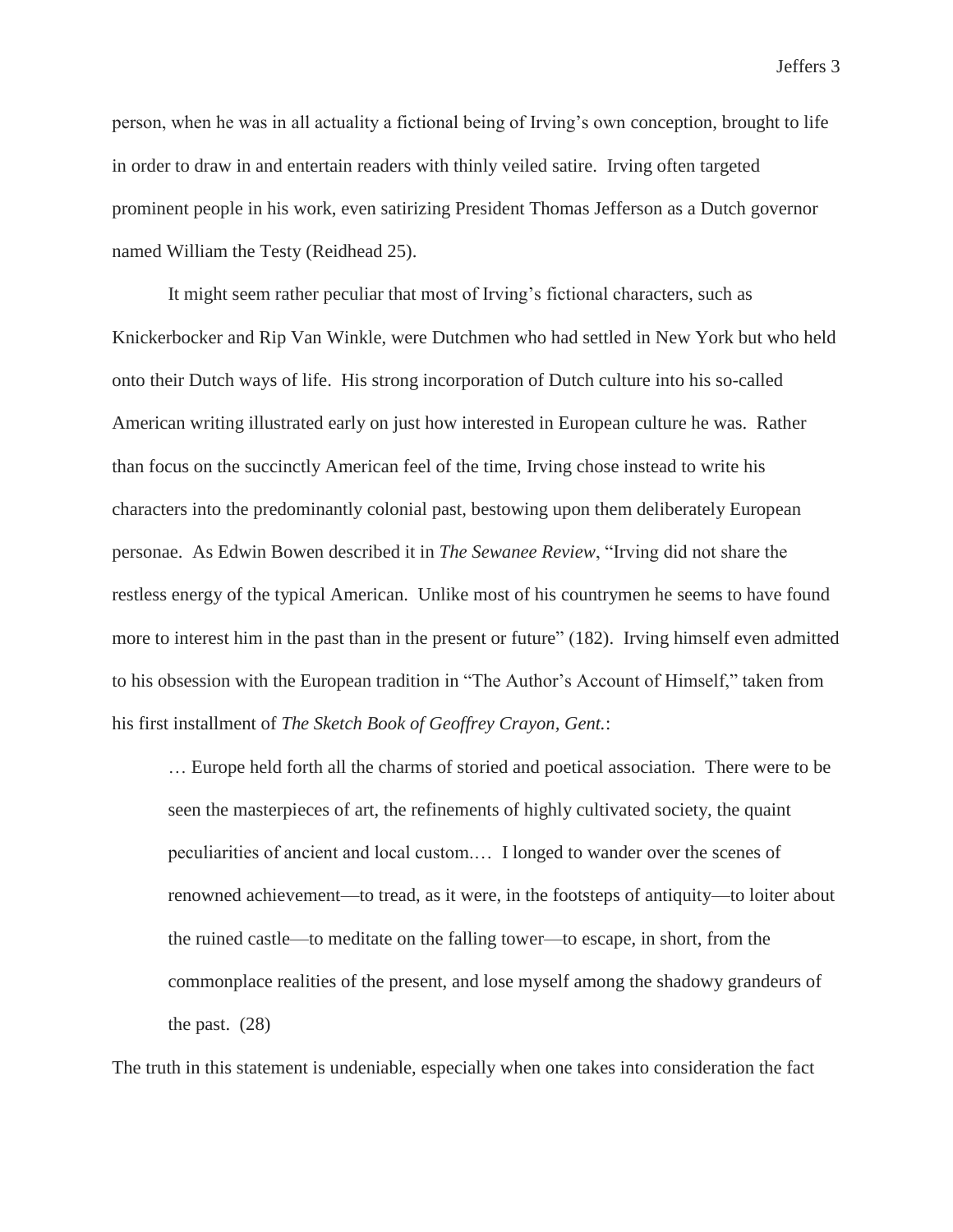that two of his most famous stories— "Rip Van Winkle" and "The Legend of Sleepy Hollow" are centered around European groups who are adamant about their Old World ways of life. In the opening statements of "Rip Van Winkle," for example, Irving says this of the tale's fictional author: "Whenever… he happened upon a genuine Dutch family, snugly shut up in its lowroofed farm house, under a spreading sycamore, he looked upon it as a little clasped volume of black-letter, and studied it with the zeal of a bookworm" (29). It would be apt to view Knickerbocker, being the advertised author of "Rip Van Winkle," as a direct counterpart to Irving himself. In this way, it is clear that Irving did indeed find great interest in European custom, especially that of the Dutch and German variety.

In addition to his Old World setting, Irving drew inspiration from fairy tales and other types of folklore, some of which were considered antique even in the early nineteenth century. To properly juxtapose the ways in which he borrowed from such tales, however, the focal points of "Rip Van Winkle" must first be acknowledged. Originally published in 1819, this tale is set in the time directly before the Revolutionary War, when the Dutch settlers Irving writes of still paid their respects to England. A somewhat lazy protagonist, Rip Van Winkle spends a great deal of his time hunting in the Catskills with his dog in an attempt to escape the nagging of his shrewish wife. It is during one of these sojourns into the wilderness that a strange thing happens, and Rip does not come home for twenty years. While lazing beneath the quiet canopy, he spots an apparition of sorts, who has Rip assist him with carrying a large keg of liquor up a hill. Eventually, Rip and the strange man come to a hollow, where Rip witnesses an odd group of men—ghosts, in fact—all "playing at nine-pins" ("Rip Van Winkle" 34). As Rip is made to wait on the ghosts, he begins to sneak doses of the liquor he had previously carried up to them. Before he realizes what is happening, "one taste provoke[s] another, and… at length his senses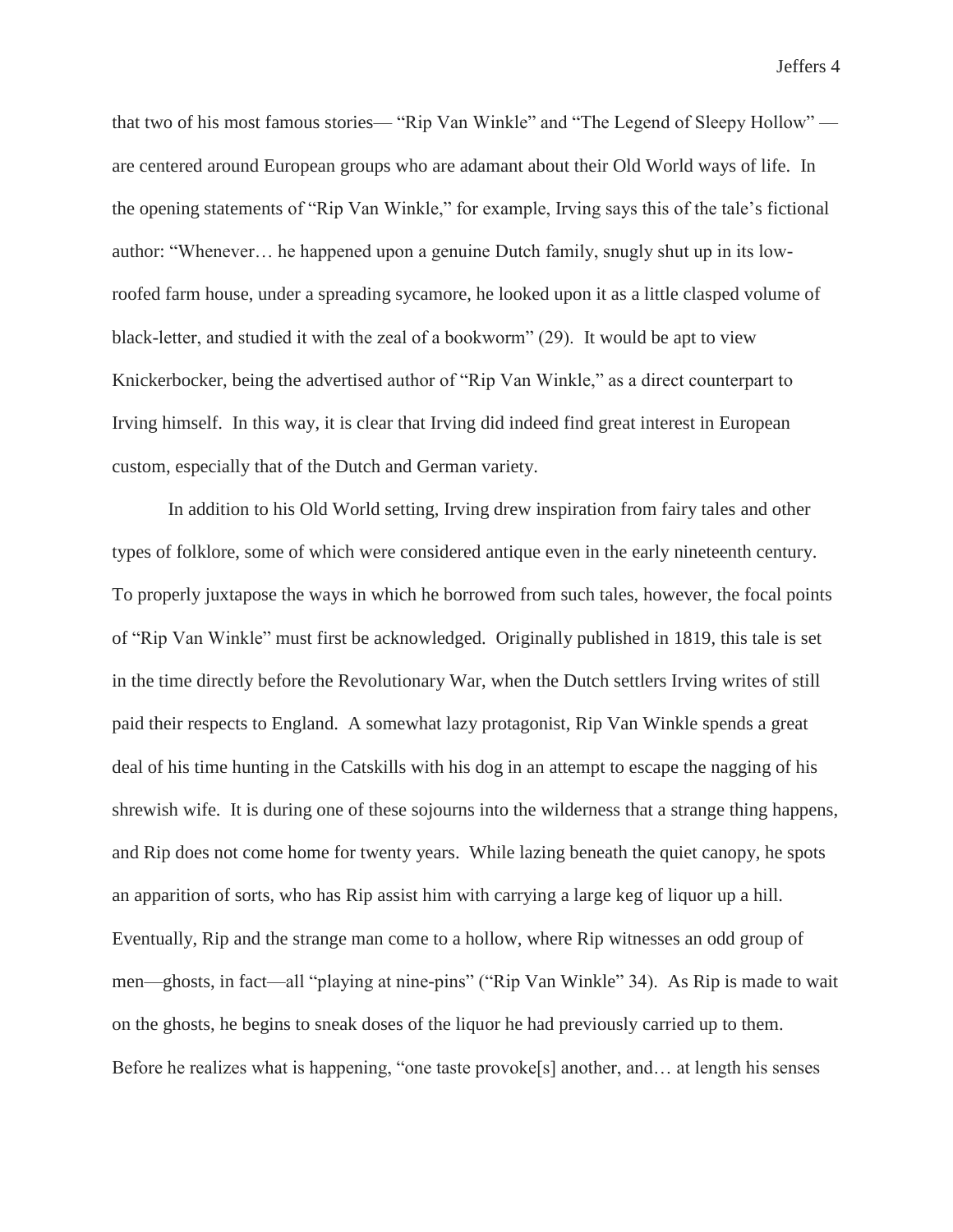were overpowered… and he fell into a deep sleep ("Rip Van Winkle" 35). A deep sleep it is, indeed, as Rip does not wake up until twenty years have gone by. When he rises from his slumber and returns to town, he discovers that everything has changed. His nagging wife has died, his home is in ruins, and the country has been through a war for its independence. Rip's declaration that he is a "loyal subject to the king" ("Rip Van Winkle" 37) is understandably viewed as treason by the those who have witnessed the Revolution and now praise General George Washington. Completely lost, Rip is saved only by the recognition of his now-grown daughter, who kindly takes him in and cares for him. Rip's journey through time is an eccentric one, underscored by the blatantly European tradition it draws from in its attempt to perceive new America.

Perhaps the most obvious inspiration for Irving's story is "Peter Klaus the Goatherd," a German folktale written in 1800 (Reidhead 26). Much like Rip, the story's namesake is a man content with doing nothing. While Rip prefers to be alone in the mountains, his dog and his gun his only companions, Peter Klaus spends his days in the pastures with no one to keep him company save his flock of sheep. Both characters are led to a hollow by a mysterious personage, Peter being led by a young "boy, who, without saying a word, silently [beckons] him to follow" ("Peter Klaus the Goatherd"), and Rip being led by a "short square built old fellow, with thick bushy hair, and a grizzled beard" ("Rip Van Winkle" 34). Just as Rip does, Peter comes upon a mysterious group of men playing at nine-pins, and he is made to assist them in their game. And, just like Rip, Peter finds himself sneaking drinks from the apparitions' alcohol supply and falls into a twenty-year coma. Upon waking, Rip and Peter each find that their beards have grown "at least a foot" ("Peter Klaus the Goatherd") and everything in their hometowns has changed. Peter is graciously taken in by the daughter who thought she had lost him, and he spends the rest of his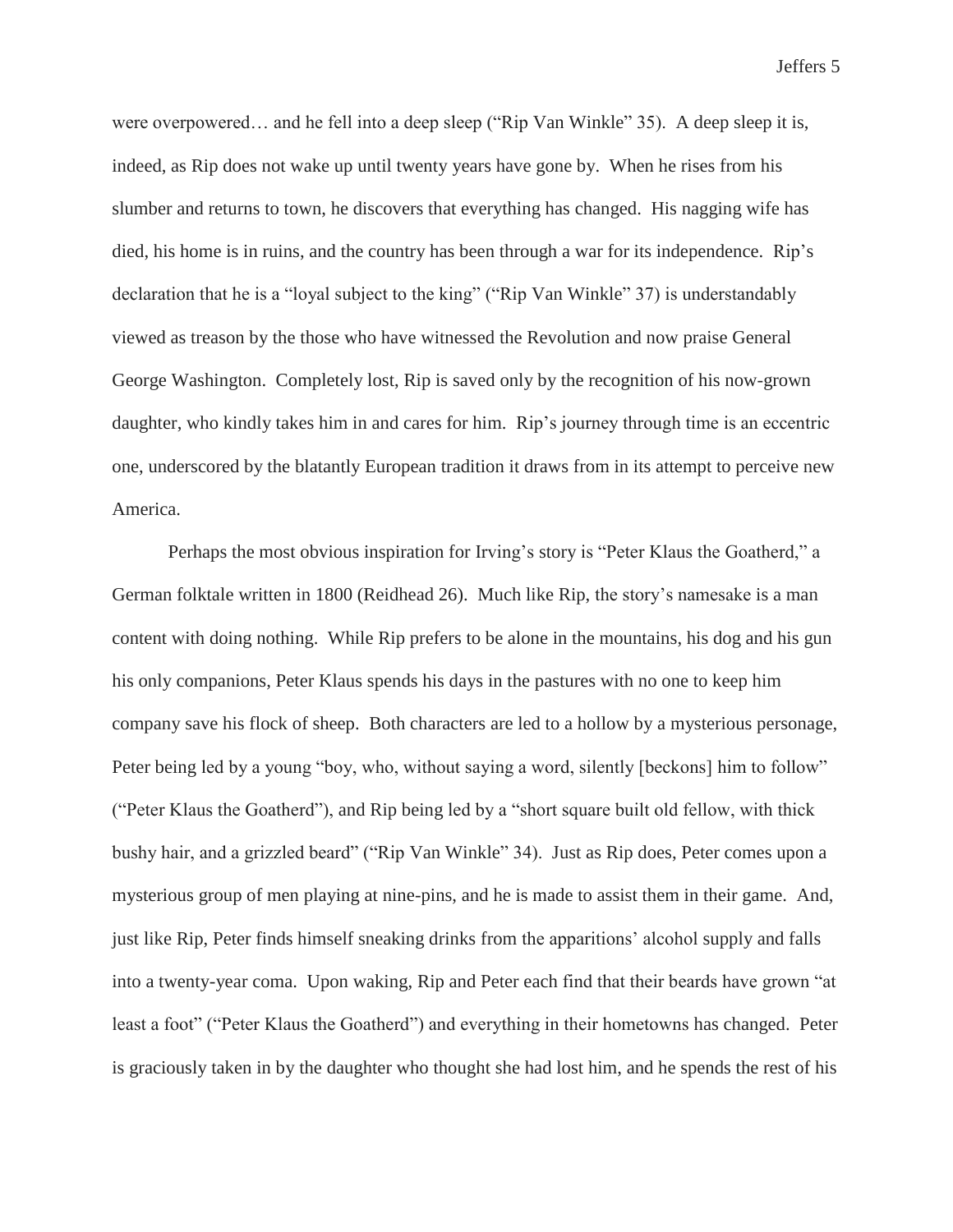days with her and her family, just the same as Rip. Altogether, the similarities between this German legend and Irving's tale are undeniable. The degree with which Irving was inspired by "Peter Klaus" suggests that it was done so with great purpose, as if to say that, although America had gained its independence, it would never truly escape the clutches of Europe, nor would it ever be able to measure up to Europe's standards. Because Irving wrote during a time when there really were no well-known American authors, he perceived that America had no literary value as opposed to Europe, whose history was rich in literature and the arts. Irving certainly viewed Americans, including himself, as being inferior to Europeans:

I had… an earnest desire to see the great men of the earth. We have… our great men in America… But I was anxious to see the great men of Europe; for I had read in the works of various philosophers, that all animals degenerated in America, and man among the number. A great man of Europe, therefore… must be as superior to a great man of America, as a peak of the Alps to a highland of the Hudson; and in this idea I was confirmed, by observing the comparative importance and swelling magnitude of many English travelers among us; who, I was assured, were very little people in their own country. I will visit this land of wonders, therefore… and see the gigantic race from which I am degenerated. (Irving, "The Author's Account of Himself" 28)

Here, Irving politely throws some heavy-handed insults at American society. With one short paragraph, it is made abundantly obvious that he perceives American citizens to be far inferior to those of the European variety. In fact, he views everything in America as being subpar to what lies in Europe, and this feeling is only intensified when he decides to live abroad in Europe for seventeen years, starting in 1815 (Reidhead 26). Irving had an overwhelming desire to ingratiate himself in the so-called superior society Europe had to offer, and his writing reflects that desire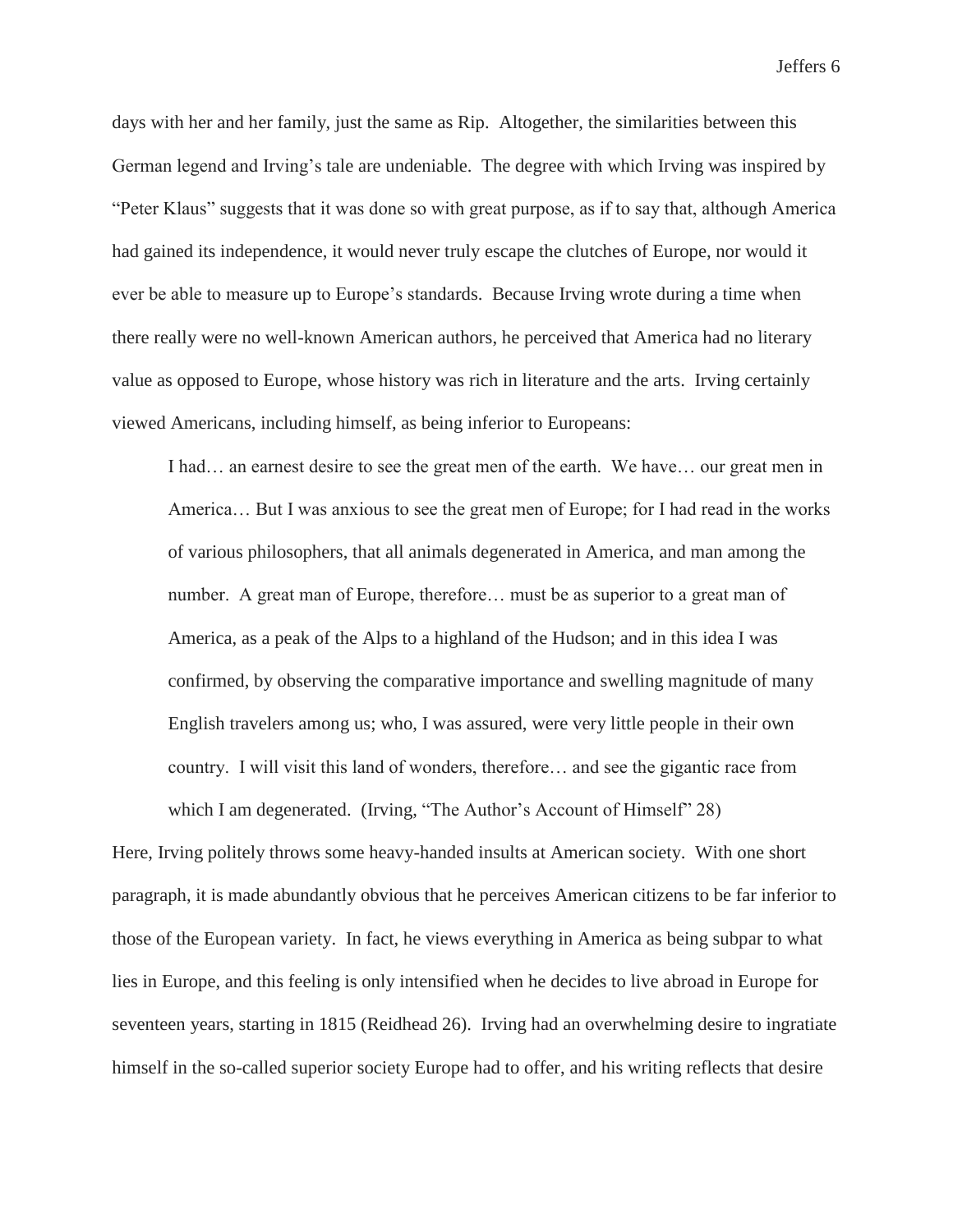with ease. The time he spent abroad influenced his stories heavily, as is shown with the strong parallels between "Rip Van Winkle" and "Peter Klaus the Goatherd."

Moreover, "Peter Klaus the Goatherd" is not the only legend Irving drew inspiration from when he penned "Rip Van Winkle." His story also shares some striking similarities with the German tale of "Little Briar Rose," better known as "Sleeping Beauty," written by the Brothers Grimm. In this fairy tale, a king and queen desperately hope for a child, but have none. That is, until one day when a frog mysteriously appears while the queen is bathing and tells her that she will have a daughter "before a year has gone by" ("Sleeping Beauty"). The prophecy comes true and the queen gives birth to a strikingly beautiful baby girl. To celebrate, the king hosts a great feast and invites twelve magical women to the party, leaving a thirteenth without an invitation. The first eleven women bestow great blessings upon the baby, but before the twelfth can give her blessing, the furious thirteenth appears and curses the child to "prick herself with a spindle and... fall down dead" ("Sleeping Beauty"). The king and queen are devastated, but the twelfth woman steps in, and while she cannot completely undo the harm of the thirteenth, she prevents death by stating that "the princess shall not die, but fall into a deep sleep" ("Sleeping Beauty"). Now, the king attempts to rid his daughter even of this fate by burning all the spindles in the kingdom, and he thinks he has succeeded. However, fate has other plans, and in the Grimm version of the fairy tale, the princess meets her fate when she stumbles upon an old woman who has seemingly been locked in one of the castle's towers with her spindle. She becomes entranced by the spindle, and "taking [it] into her hand she [begins] to spin; but no sooner [has] she touched it than... she [pricks] her finger with it… and lay in a deep sleep" ("Sleeping Beauty"), thereby becoming a true Sleeping Beauty. The princess slept for years on end, until finally she was awakened by the kiss of a prince, who married her and stayed with her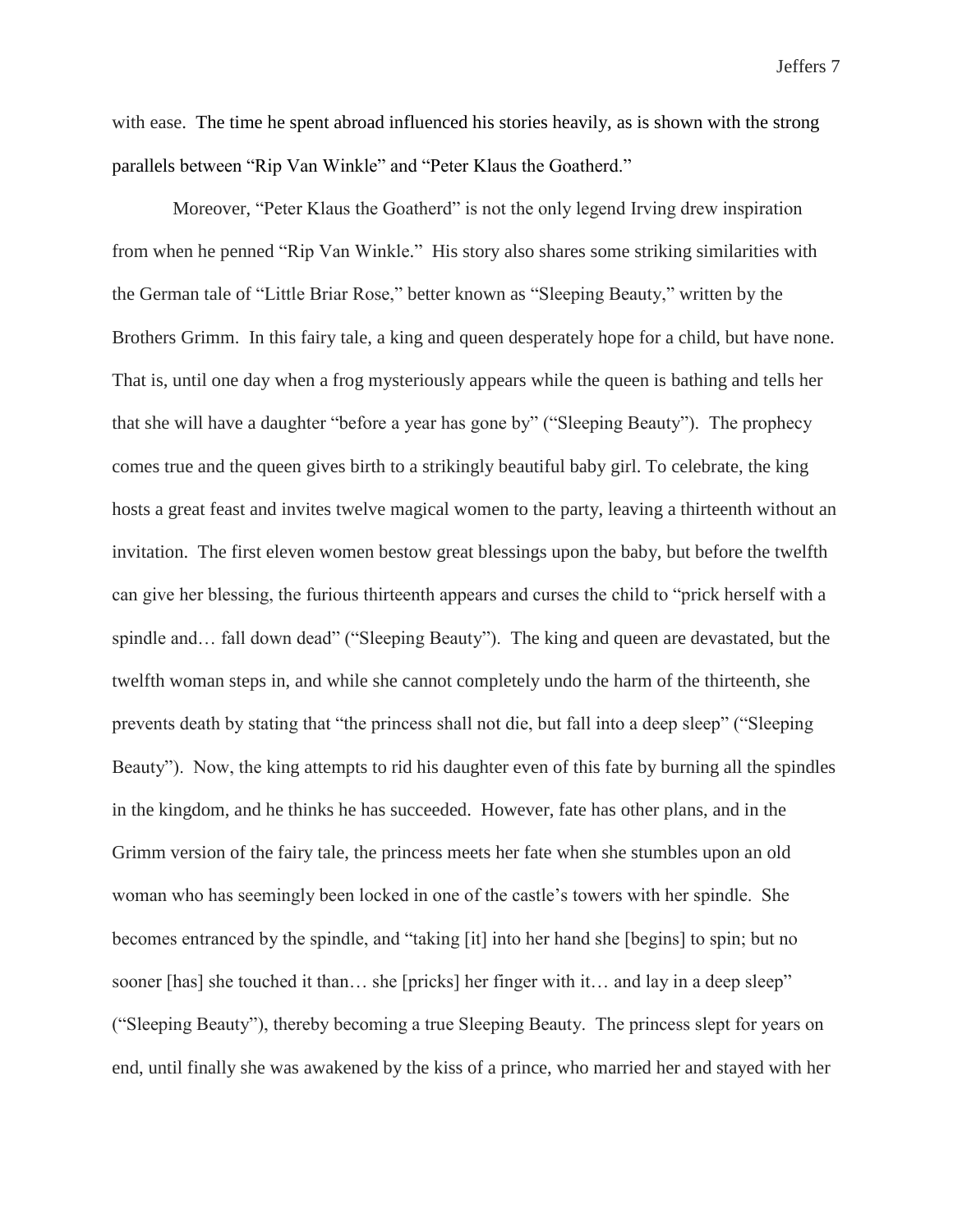for the rest of her life. While Rip is not, in fact, a fifteen-year-old princess who is cursed to fall into a deep sleep simply by pricking her finger, he *is* led into a seemingly unending slumber by mystical means. In the same way that Sleeping Beauty is entranced by the spindle that ends up putting her in a coma, Rip is entranced by the strange old men and the mysterious keg of liquor he encounters in the mountains, which ultimately lead to his twenty-year sabbatical. The twelve magical women of the story correlate to the supernatural presence of the ghosts playing ninepins, and the thirteenth could be seen to represent Rip's temptation to drink the mysterious alcohol that belongs to the ghosts. Additionally, the woman whom Sleeping Beauty finds in the tower with the spindle—and even the frog who foretells the princess's birth—juxtaposes nicely to the grizzled man who leads Rip to the hollow. When the princess finally rises from her comatose state, she is brought into the care of the prince who becomes her husband, just as Rip is brought into the care of his beloved daughter.

Clearly, there are quite a few notable similarities between these two texts. However, there is also one key difference: when the princess wakes, everything around her resumes just as it had before she pricked her finger, save that she gains a husband. When Rip awakens, on the other hand, he finds that quite literally everything about his home and country has changed. This was no accident on Irving's part, who was very deliberate in his choice to emphasize the changes that took place over a period of only twenty years. Unlike Rip, Sleeping Beauty's family did not die or even age while she slept. Her kingdom remained exactly as it had been when she fell asleep, and she was thus able to quickly acclimate to her waking life. Rip, however, had no such luck. The family he left behind when he succumbed to the magic of the ghosts and their liquor disappeared, leaving only his grown daughter in its wake. The people with whom Rip had shared a neighborhood were dead and gone, as was the period of English colonization and rule in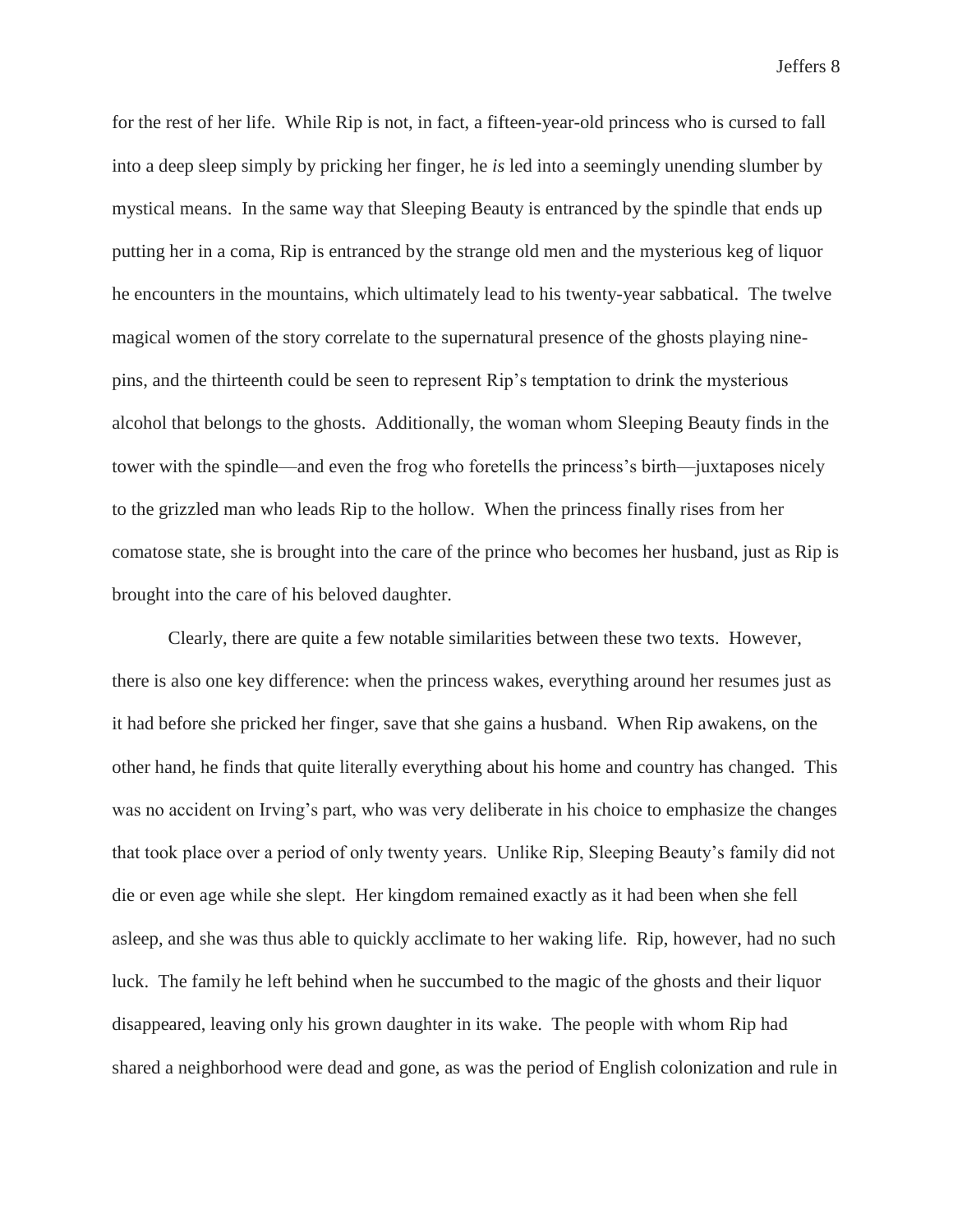America.

It is clear from the uncanny similarities between "Rip Van Winkle" and "Peter Klaus the Goatherd," as well as the parallels between "Sleeping Beauty" and the former, that Irving wrote from a distinctly European background. He wove new legends from those already in existence, managing to give young America a history of its own in the process. However, in borrowing from European lore, Irving also created an American myth that was highly non-American in influence. His recreation of Old World legends allowed him to give America a history, of sorts, to call its own, both lauding the nation as a true country while simultaneously mocking its need to repress Old World custom and back away from European culture. Signs of Irving's feelings concerning this matter are riddled throughout "Rip Van Winkle," as well as many of his other stories. "The Legend of Sleepy Hollow," for instance, has a strong European background that suggests it "may have been inspired by… German, English, and Scandinavian folktales involving a headless rider chasing hapless travelers" ("Irving's Legend: The Story Behind the Story").

Irving's ability to incorporate satire into his legends in such a way that the story comes across as funny and lighthearted while simultaneously displaying the harsh perception he had concerning America is exhibited gloriously in his writing. In his most famous tale, Irving is not praising the sudden changes that Rip observes upon waking, but rather bemoaning them. To the vast majority of the country, the Revolutionary War represented not only the beginning of the newly formed government, but also the beginning of America's success story. To Irving, however, the American Revolution marked a shift from Old World paradise to "commercial and political Babel" ("Background: Irving the 'Historian'"). This notion would certainly explain why Irving seemed so at home in Europe; it served as his Old World sanctuary. In his eyes, the rise of America symbolized the fall of the Old World traditions and customs he had come to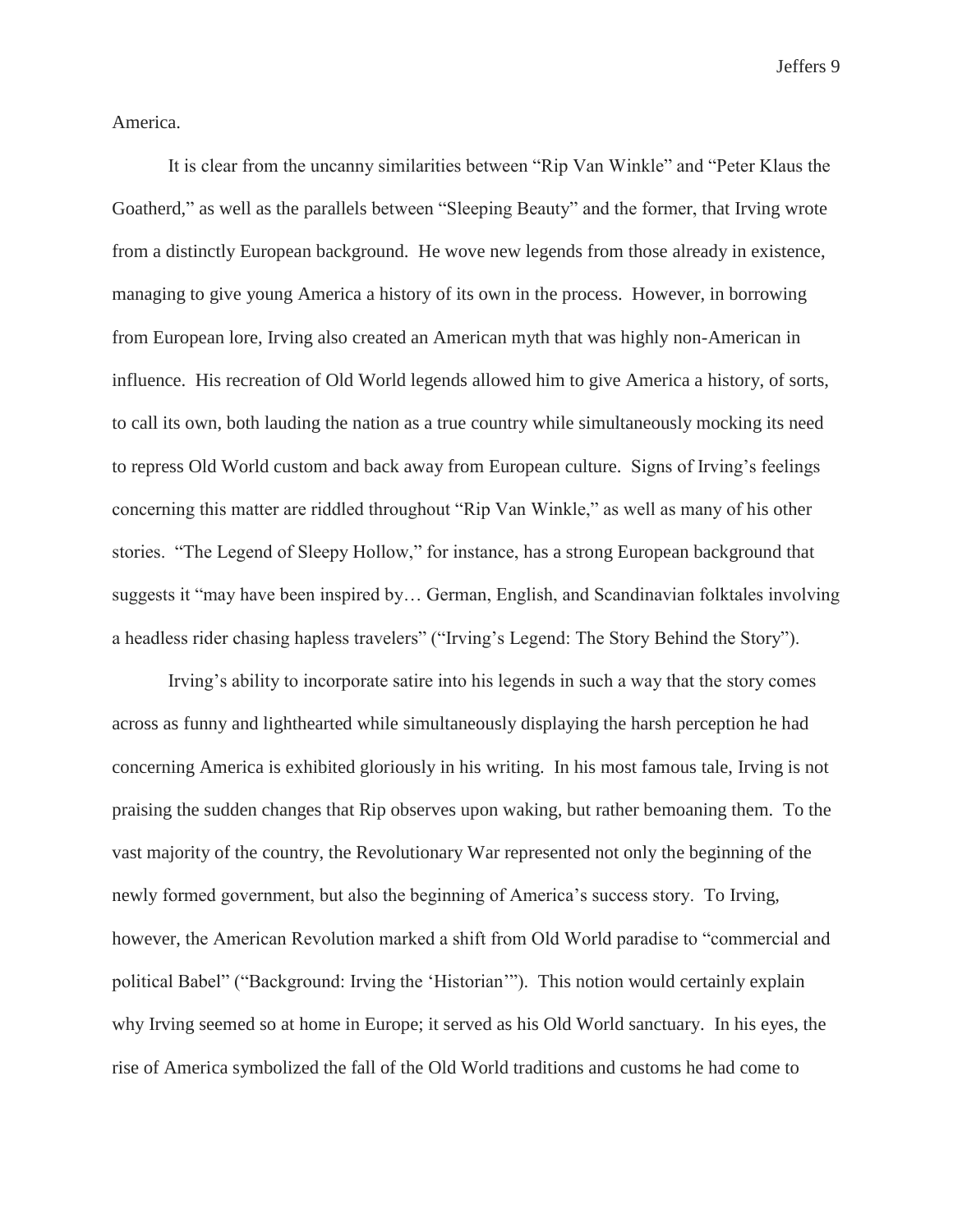know and love. As a result, Irving wrote "Rip Van Winkle" not to praise the birth of America post-war, but instead to describe in great but vague detail its ascension to democracy more as a fall from grace rather than a rise to power.

Why, then, did the newly independent nation choose to laud someone so stuck in the British past as its greatest writer? It is true that Irving did much to satirize America's budding government and society, but in doing so he also bestowed upon it a history that no one thought it could possibly have at such an early point. He laid the very foundation for the start of the nation's literary movement not by writing about the rich history hidden within the new country's structure, but rather by mocking the nation in such a crafty and entertaining way that it was nearly impossible not to perceive him as the type of author "to be read when one desires [particular] amusement and unfeigned delight" (Bowen 182). Whether Irving anticipated just how loved an author he would be even today is unknown, but he certainly wrote to entertain, otherwise he would not have been able to really make a living off his work. Even if Americans of his time were aware that his satire pointed to the new democracy as a failure and looked to the Old World past with reverence, they found enjoyment in his storytelling anyway. What they saw was not a derogatory commentary on their foolishness for turning away from European tradition, but rather a written proof of the fact that, yes, America was real and, yes, it had an established history that was uniquely its own. Of course, this was only the idealized claim of Americans. In reality, Irving's writing did not denote a factual history, but rather a fictional one. When he wrote about Rip Van Winkle's adventure in the mountains, Irving had never even seen the Catskills (Skinner), meaning that he had to fabricate much of the scenery he described in the story. So, despite the fact that Washington Irving lived a life filled with good-natured curiosity and humor, it is more apt to refer to him not as the father of American literature, but rather as the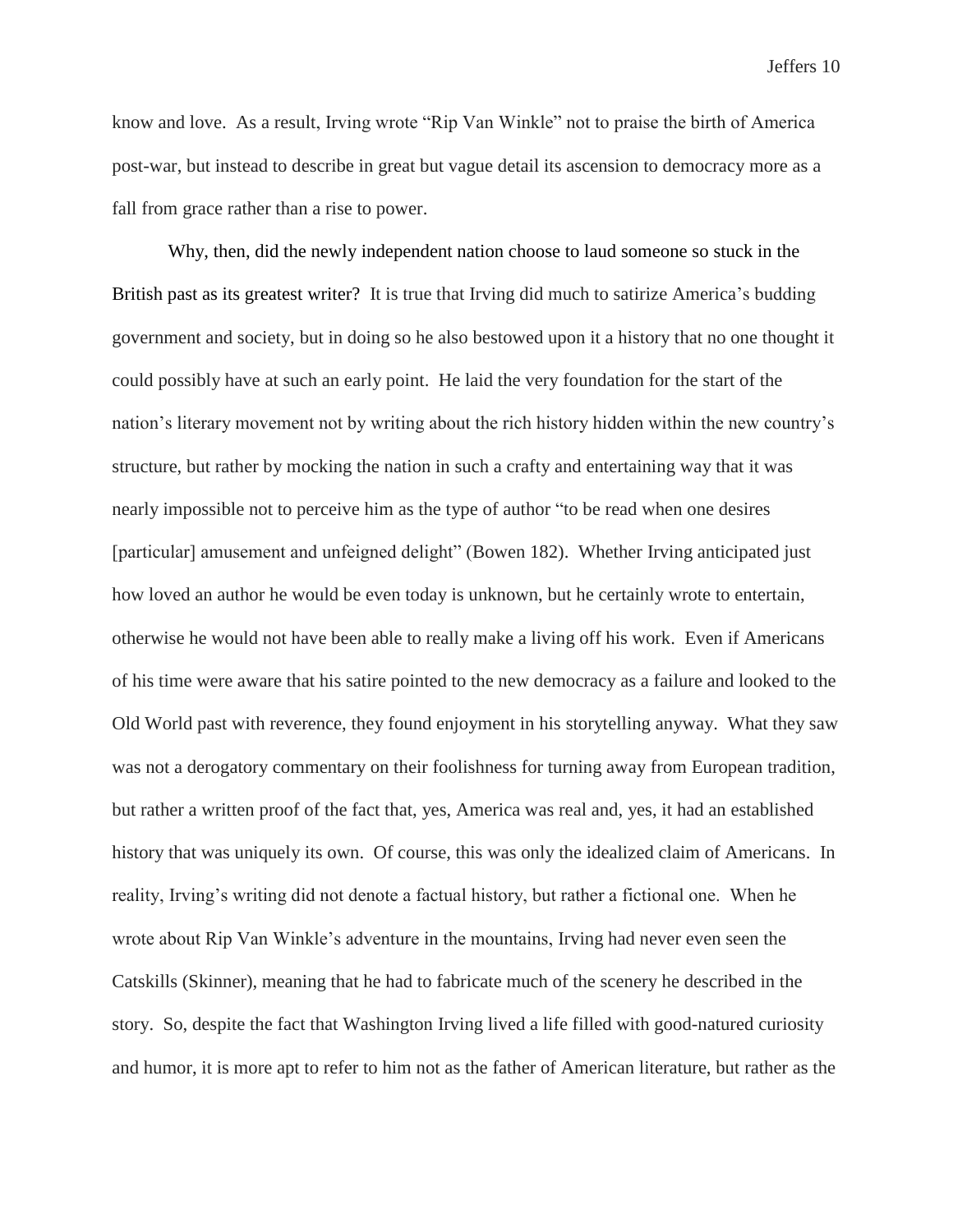father of the American myth, for his history was a fabricated one that described the rise of American society through negatively biased tunnel vision. He preferred the antiquated artfulness of European culture to the youthful promise for which America was then known, and he did a fantastic job of exhibiting such a preference in his satirical works.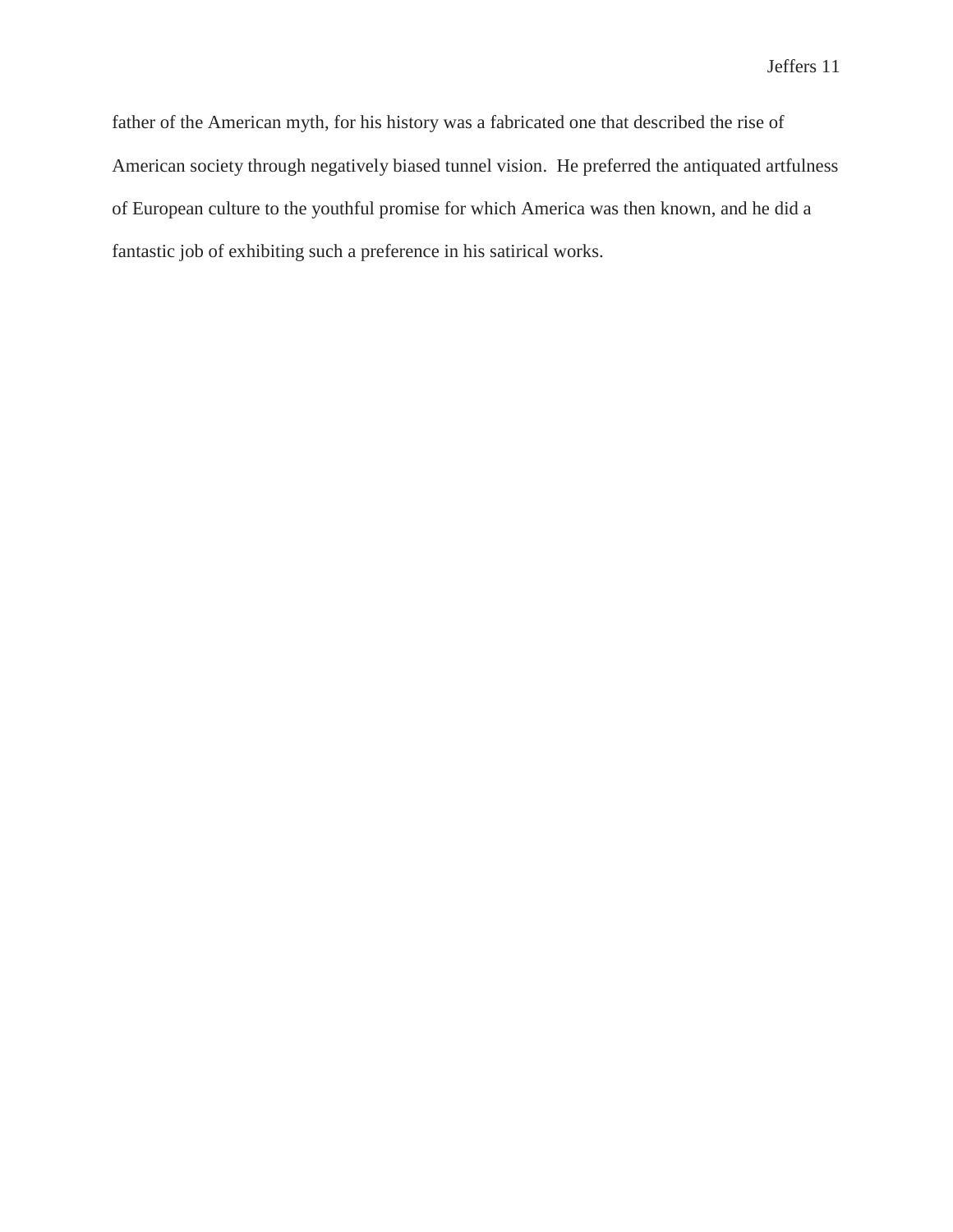#### Works Cited

"Background: Irving the 'Historian.'" *Lehigh University*, 1999, lehigh.edu/~ejg1/irving/irvingbackground.htm. Accessed 5 Oct. 2016.

- Baym, Nina, and Levine, Robert S., editors. *The Norton Anthology of American Literature*, 8th ed., vol. B, Norton, 2012.
- Bowen, Edwin W. "Washington Irving's Place in American Literature." *The Sewanee Review*, vol. 14, no. 2, 1906, pp. 171–183. *JSTOR*, jstor.org/stable/27530762. Accessed 5 Oct. 2016.
- "Irving's 'Legend': The Story Behind the Story." *Historic Hudson Valley*, 9 Sep. 2015, hudsonvalley.org/community/blogs/irvings-legend-story-behind-story. Accessed 6 Nov. 2016.
- Irving, Washington. "The Author's Account of Himself." *The Sketch Book of Geoffrey Crayon, Gent.*, Baym and Levine, pp. 27-29.

"It Happened in History—Washington Irving." *American Society of Authors and Writers*, 2005, amsaw.org/amsaw-ithappenedinhistory-040304-irving.html. Accessed 5 Oct. 2016.

"Peter Klaus the Goatherd." *The Humboldt Schools*,

hs.humboldtunified.com/TLC//08English\_12\_S2/12%20-%20S2%20-

%20%20Peter%20Klaus%20the%20Goatherd.pdf. Accessed 6 Nov. 2016.

Reidhead, Julia. "Washington Irving." Baym and Levine, pp. 25-27.

Skinner, Charles M. "New York Legends: Legend of Rip Van Winkle." *Legends of America*, legendsofamerica.com/ny-ripvanwinkle.html. Accessed 30 Nov. 2016.

"Sleeping Beauty (Little Briar Rose)." *Grimm Stories*, grimmstories.com/en/grimm\_fairy-

<sup>---. &</sup>quot;Rip Van Winkle." Baym and Levine, pp. 29-41.